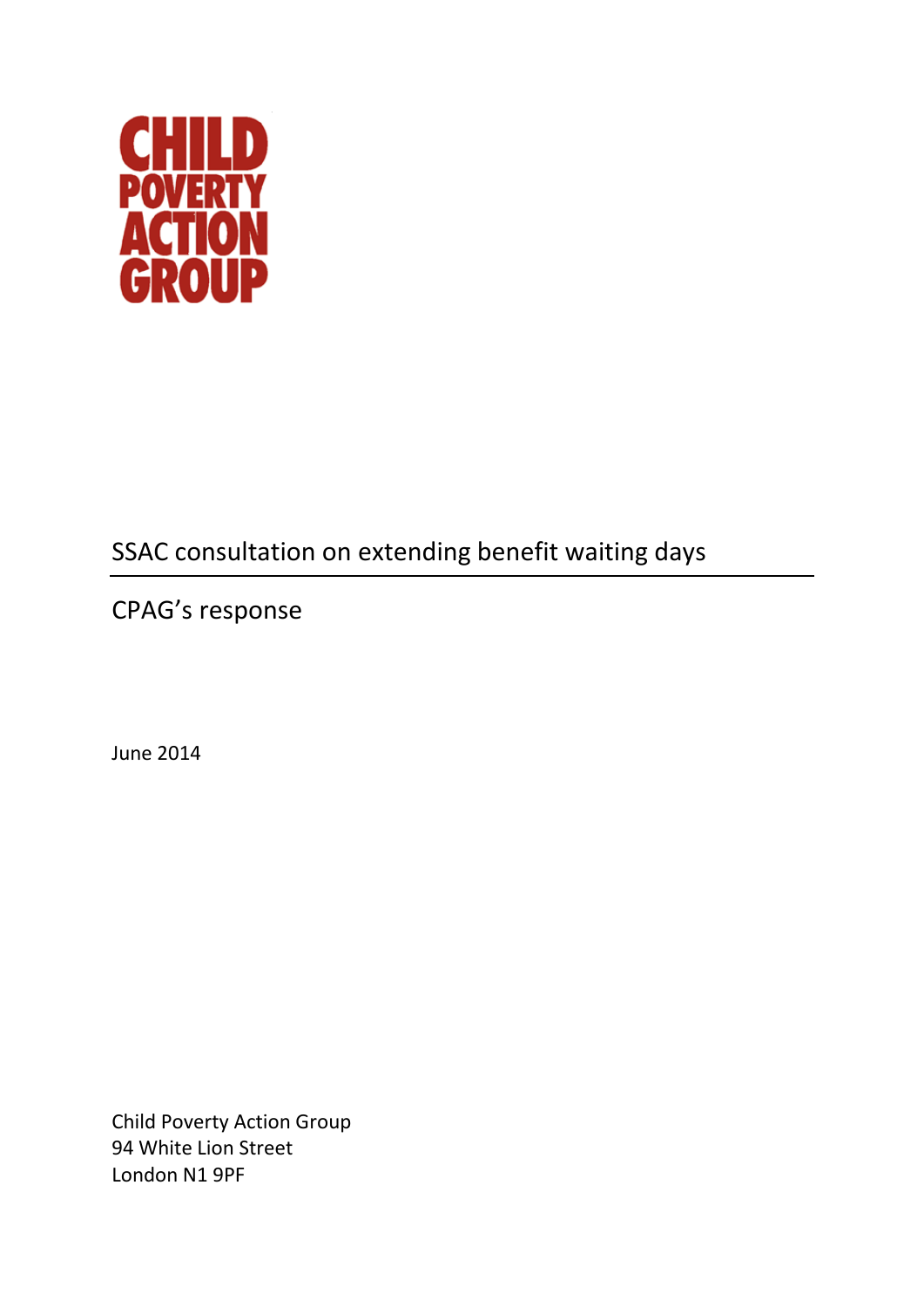- 1. Child Poverty Action Group (CPAG) has worked for almost 50 years to prevent and relieve poverty among children and families in the UK. We have particular expertise in the functioning of the social security system through our welfare rights, training and policy research.
- 2. We are concerned at proposals to lengthen the delay in entitlement for jobseeker's allowance (JSA) and employment and support allowance (ESA) from three days to seven days. The DWP explanatory memorandum is explicit in stating that the intention of the increase in the number of waiting days is to generate savings, $<sup>1</sup>$  and to discourage people from claiming benefit for short</sup> periods of time.<sup>2</sup> In our view, these are not sufficient reasons for withdrawing basic entitlements, and for the hardship that this will cause.
- 3. It is not correct to assume that the amounts concerned are insignificant for low-income households, with an estimated loss to each affected claimant of £40 (JSA) and £50 (ESA). While the explanatory memorandum asserts that 'many people affected by this measure will be coming to benefits from relatively well paid jobs', this is neither quantified nor evidenced. If it is true that many new benefit claimants will recently have been in well paid employment, it is equally true that many will not. Crucially, many of those claiming JSA or ESA will have few or no savings. According to DWP figures, 40 per cent of children in the poorest fifth of households live in a household with no savings whatsoever, as do 31 per cent of children in those in households in the second bottom quintile of the income distribution.<sup>3</sup>
- 4. This extended delay potentially leaves claimants, and their families and children, at risk of financial hardship. In the absence of other sources of income, they may be forced to rely upon expensive forms of debt, such as payday loans and doorstep lenders, or to turn to food banks for subsistence. Our ongoing research into the reasons for rising food bank use suggests that benefit delays are a major driver of increased demand, a situation which an extended waiting period is likely to exacerbate.
- 5. The explanatory memorandum suggests that claimants in financial need ought to apply for a Short Term Benefit Advance (STBA). Our research with Tower Hamlets food bank, however, has identified problems for claimants in accessing these. Frequently, claimants have not been advised by their Jobcentre that these are available, and it has only been through independent advice and assistance that they have been able to obtain an advance. At present, the system of STBAs is not likely to prove adequate for this additional purpose. This is also a different use of a STBA to that for which it was originally intended, since, rather than ameliorating a delay, it will be used to substitute for entitlement. In this case, however, it will be a loan, to be repaid in full, to cover a period of no financial assistance (the seven waiting days), rather than temporarily to cover a shortfall caused by delay. This proposed solution will simply spread the financial loss to families over a longer period of time.

**.** 

<sup>&</sup>lt;sup>1</sup> Paragraph 3.4, 'Explanatory Memorandum for the Social Security Advisory Committee: The Social Security (Waiting Days) Regulations 2014', Department for Work and Pensions, May 2014

<sup>2</sup> Paragraph 3.5

 $3$  'Households Below Average Income 1994/95 – 2011/12', Department for Work and Pensions, June 2013